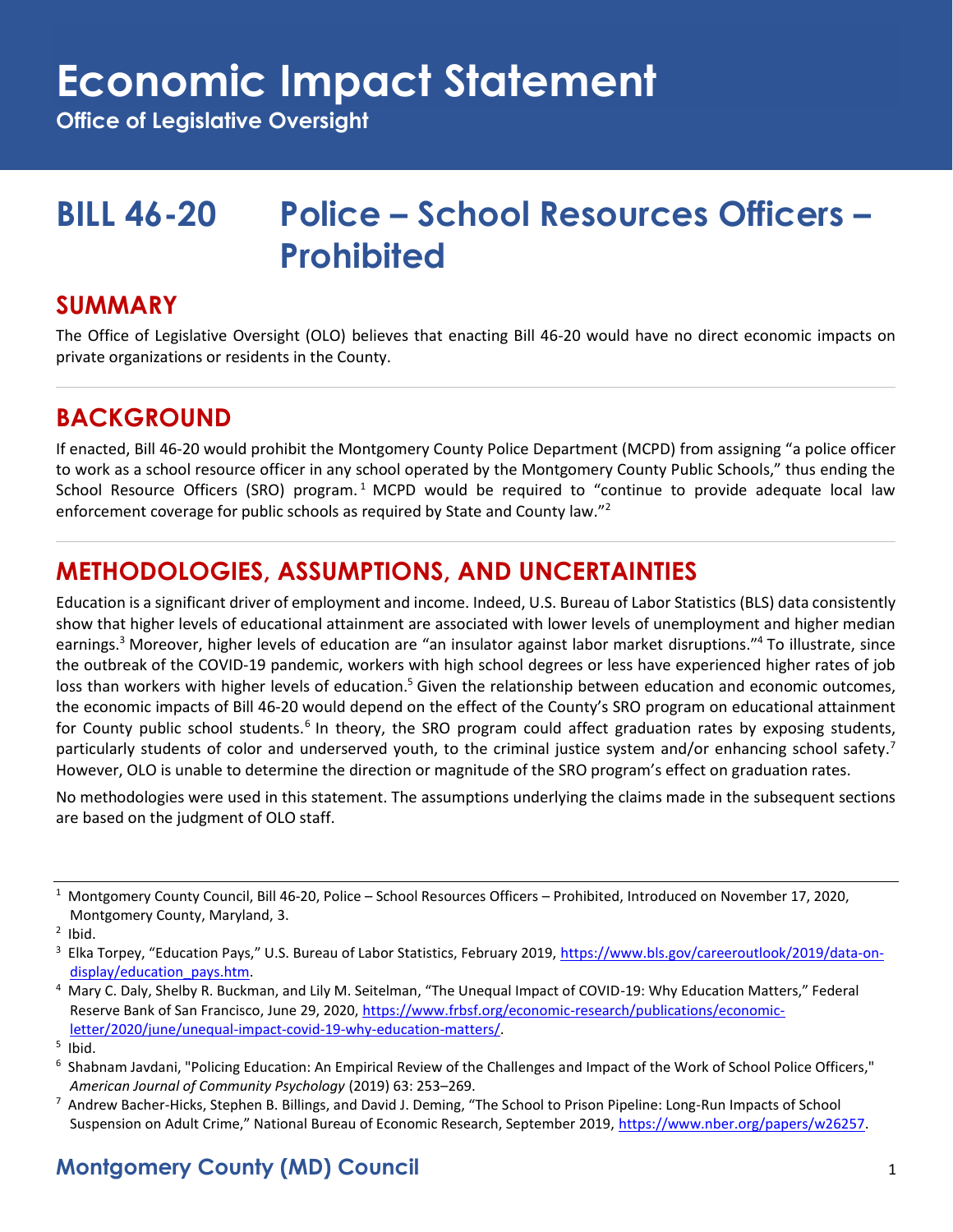# **Economic Impact Statement**

**Office of Legislative Oversight**

## **VARIABLES**

The primary variables that could affect the economic impacts of enacting Bill 46-20 are the following:

- exclusionary school discipline;
- student exposure to the criminal justice system;
- school safety; and
- **■** graduation rates.

### **IMPACTS**

**WORKFORCE** ▪ **TAXATION POLICY** ▪ **PROPERTY VALUES** ▪ **INCOMES** ▪ **OPERATING COSTS** ▪ **PRIVATE SECTOR CAPITAL INVESTMENT** ▪ **ECONOMIC DEVELOPMENT** ▪ **COMPETITIVENESS**

#### **Businesses, Non-Profits, Other Private Organizations**

OLO believes that Bill 46-20 would have little to no direct impacts on private organizations in the County in terms of the Council's priority indicators, namely workforce, operating costs, capital investments, property values, taxation policy, economic development and competitiveness.<sup>8</sup>

#### **Residents**

OLO believes that enacting Bill 46-20 would not have broad economic impacts on County residents in terms of the Council's priority indicators. However, the bill could potentially have targeted impacts for MCPS students most affected by the SRO program. These impacts depend on how the SRO program affects educational attainment for these students.

## **QUESTIONS FOR CONSIDERATION**

OLO does not recommend any questions regarding the economic impacts of Bill 45-20 for the Council to consider.

## **WORKS CITED**

Bacher-Hicks, Andrew, Stephen B. Billings, and David J. Deming. "The School to Prison Pipeline: Long-Run Impacts of School Suspension on Adult Crime." National Bureau of Economic Research. September 2019. [https://www.nber.org/papers](https://www.nber.org/papers/w26257) [/w26257.](https://www.nber.org/papers/w26257)

Bonner-Tompkins, Elaine, Leslie Rubin, and Kristen Latham. "The School-to-Prison Pipeline in Montgomery County." Office of Legislative Oversight. March 1, 2016. [https://www.montgomerycountymd.gov/OLO/Resources/Files/2016%20Reports](https://www.montgomerycountymd.gov/OLO/Resources/Files/2016%20Reports/School%20to%20Prison%20Pipeline%20with%20CAO%20Response%2020166.pdf) [/School%20to%20Prison%20Pipeline%20with%20CAO%20Response%2020166.pdf.](https://www.montgomerycountymd.gov/OLO/Resources/Files/2016%20Reports/School%20to%20Prison%20Pipeline%20with%20CAO%20Response%2020166.pdf)

Daly, Mary C., Shelby R. Buckman, and Lily M. Seitelman. "The Unequal Impact of COVID-19: Why Education Matters." Federal Reserve Bank of San Francisco. June 29, 2020. [https://www.frbsf.org/economic-research/publications/economic](https://www.frbsf.org/economic-research/publications/economic-letter/2020/june/unequal-impact-covid-19-why-education-matters/)[letter/2020/june/unequal-impact-covid-19-why-education-matters/.](https://www.frbsf.org/economic-research/publications/economic-letter/2020/june/unequal-impact-covid-19-why-education-matters/)

<sup>&</sup>lt;sup>8</sup> For the Council's priority indicators, see Montgomery County Council, Bill 10-19 Legislative Branch – Economic Impact Statements – Amendments, Enacted on July 30, 2019, Montgomery County, Maryland, 3.